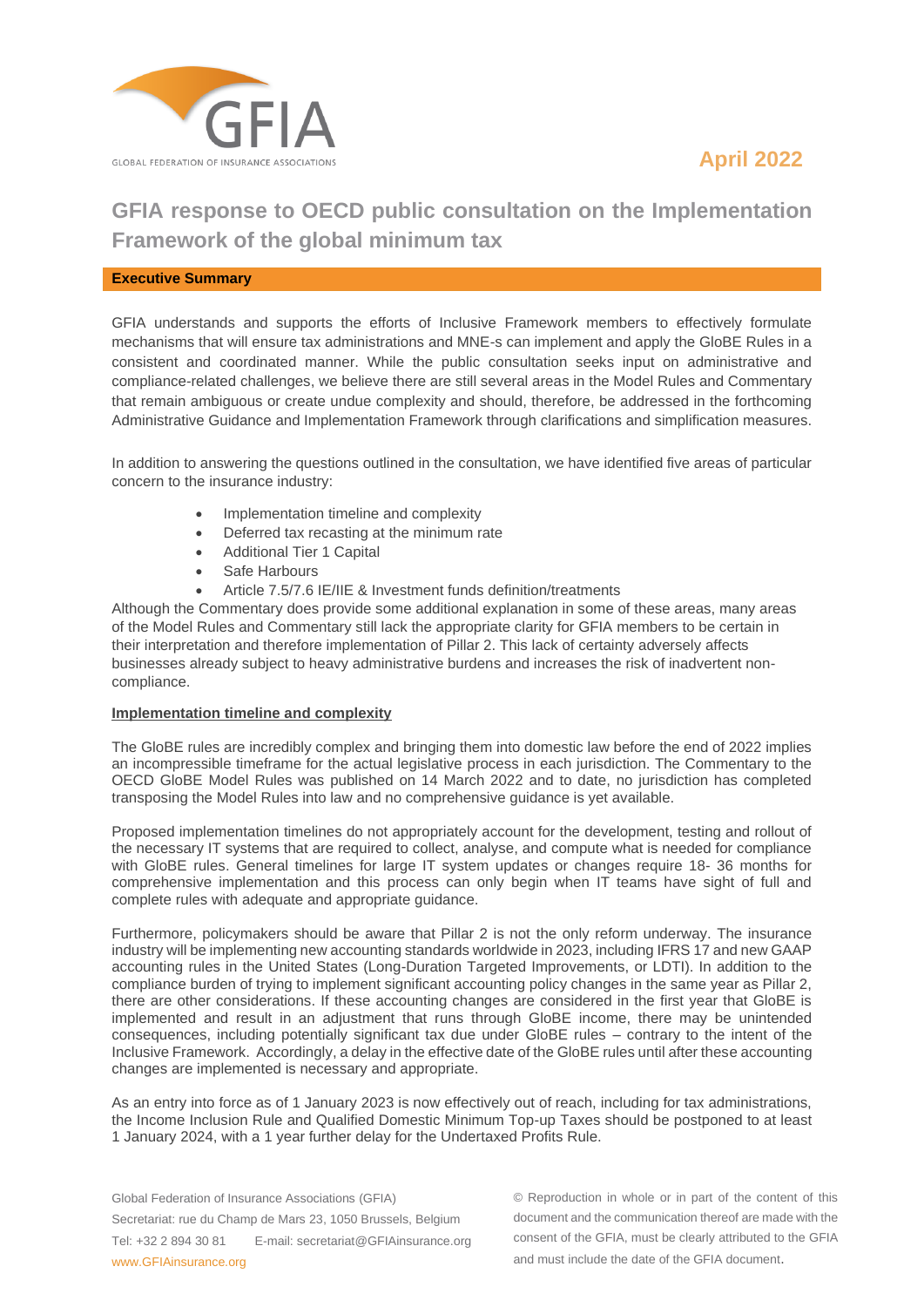

## **Deferred tax recasting at the minimum rate**

The mechanism to address temporary differences should not limit deferred tax assets and liabilities to the Minimum Rate. Limiting deferred tax amounts to the Minimum Rate while the reversals of those amounts are at the locally applicable current tax rate introduces complexity, volatility, and distortion into the computation of the GloBE ETR where none need exist. For example, GloBE income which gives rise to a deferred tax liability could result in a reduced GloBE ETR in the year the deferred tax liability arises, and an increased GloBE ETR when the deferred tax liability reverses. Similarly, a GloBE loss which gives rise to a deferred tax asset will result in an increased GloBE ETR in the year the deferred tax asset arises, and a decreased GloBE ETR when the deferred tax asset reverses as a current item1. Requiring a separate tax rate for calculation of deferred taxes for GloBE purposes essentially requires companies to maintain a separate set of records, adding significant compliance burdens to an already complex process. Allowing deferred tax amounts at the applicable tax rate will eliminate this distortion and provide a more accurate computation of the GloBE ETR. We believe administrative ease and cost burdens will reduce if the Model Rules do not limit the calculation of deferred tax assets and liabilities to the Minimum Rate. At a minimum, we recommend clarifying that the 15% recast only applies in respect of certain perceived risk areas, rather than applying it across the board or the OECD provides greater clarification on how it intends to resolve the mis-match issues identified.

### **Additional Tier 1 Capital**

We are concerned with the exclusion of Insurance from Article 3.2.10, related to Additional Tier 1 Capital by way of the absence of RT1, or Insurance restricted instruments qualifying as Tier 1 Capital. Restricted Tier 1 (RT1) instruments are junior subordinated debt securities issued by insurance companies that can qualify as capital under current European Insurance Regulation (Solvency II). Depending on the terms of the RT1 instruments, the coupon is treated as tax deductible debt incurred by the issuer.

As drafted, the Model rules will reduce the ETR for insurers with RT1 capital where the capital and interest form part of equity, but the tax relief on the interest forms part of the tax charge in the Income Statement. Covered Taxes are therefore reduced by the tax relief, but the GloBE profit is not reduced by the interest.

In addition to the above, it is also important to ensure that if a regulatory trigger event results in the writedown of a regulatory debt instrument, the resultant accounting for that write-down does not inadvertently result in a GloBE tax hit. Such regulatory capital instruments are deliberately structured such that their write down does not trigger corporation tax (which would render them less effective from a capital perspective). Therefore, absent appropriate adjustments in the computation of ETR there is a possibility that a write down may trigger GloBE income with no associated covered taxes. This would distort the ETR and potentially result in a GloBE tax liability.

# **Safe harbours and other simplification measures**

| Portoflio Investment--DTL yr 1, reversing yr 2 |        |                 | Portoflio Investment--DTA yr 1, reversing yr 2 |          |                 |
|------------------------------------------------|--------|-----------------|------------------------------------------------|----------|-----------------|
|                                                | Yr1    | Yr <sub>2</sub> |                                                | Yr1      | Yr <sub>2</sub> |
| Operating Income                               | 80     | 80              | Operating Income                               | 80       | 80              |
| Portoflio Investment Tax Income                | 0      | 100             | Portoflio Investment Tax Income                | 0        | $-100$          |
| Portfolio Investment book only income          | 100    | $\Omega$        | Portfolio Investment book only income          | $-100$   | 0               |
| Taxable Income                                 | 80     | 180             | Taxable Income                                 | 80       | $-20$           |
| Tax @ 21%                                      | 16.8   | 37.8            | Tax @ 21%                                      | 16.8     | $-4.2$          |
| <b>GLOBE DTL</b>                               | 15     | $-15$           | <b>GLOBE DTA</b>                               | $-15$    | 15              |
| <b>GLOBE</b> income                            | 180    | 80              | <b>GLOBE</b> income                            | $-20$    | 80              |
| Globe tax                                      | 31.8   | 22.8            | Globe tax                                      | 1.8      | 10.8            |
| <b>GLOBE ETR</b>                               | 17.67% | 28.50%          | <b>GLOBE ETR</b>                               | $-9.00%$ | 13.50%          |

1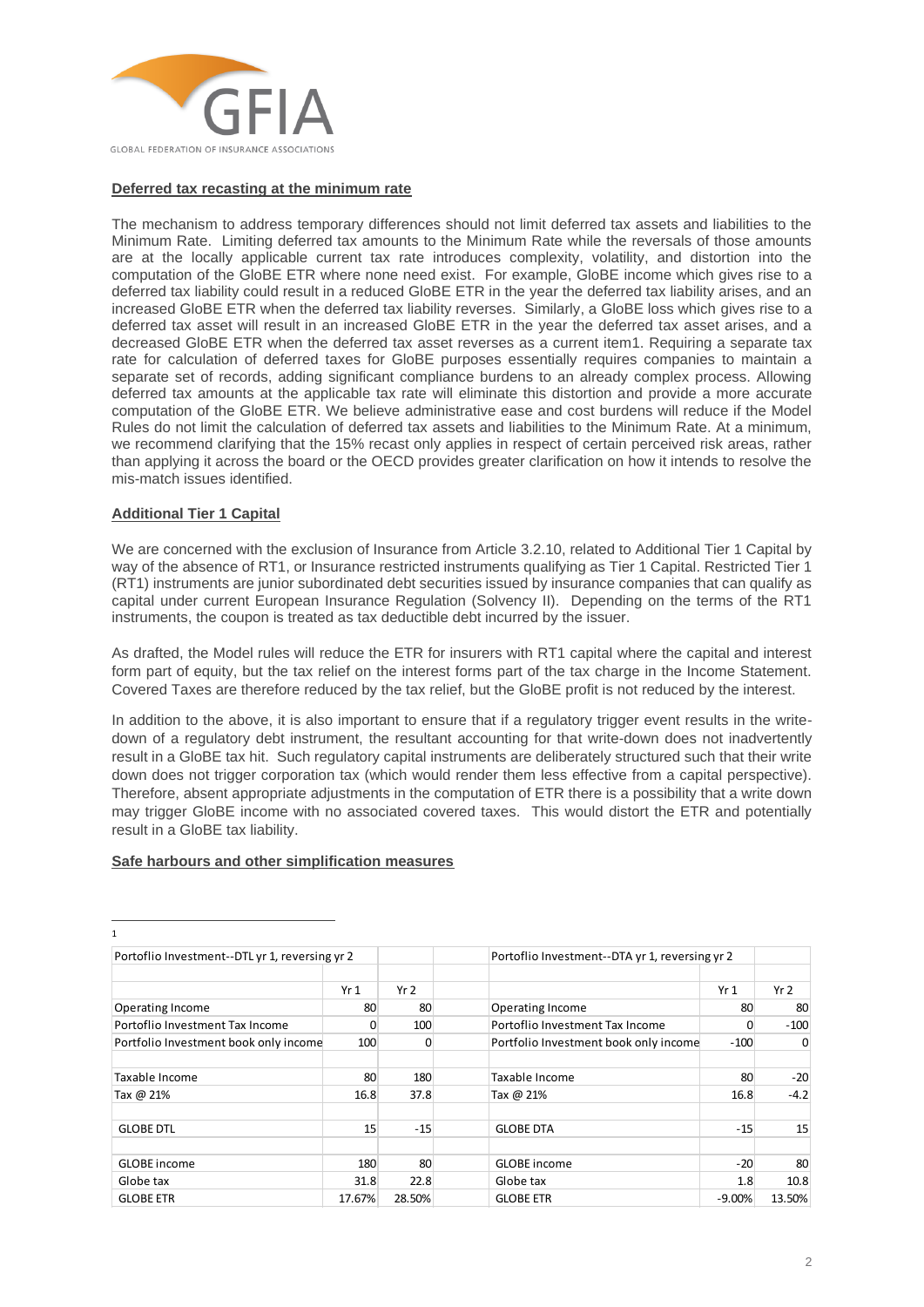

GFIA advocates for simplification options that would clarify the intended outcome and limit incremental compliance processes and computations. The use of a global calculation based on CbCR data as a safe harbour, identifying jurisdictions where it is reasonably expected that the effective tax rates do not fall below the minimum tax rate, or analysing jurisdictional taxation systems and designating compliant systems as 'GloBE compliant', could provide a welcome simplification and remove much of the costly compliance complexity for groups operating predominantly in higher tax jurisdictions (see answer to question 3 below).

#### **Insurance investment vehicles**

GFIA members believe that holdings in investment vehicles for the purposes of backing policyholder liabilities should not, as a matter of principle (in line with the policy intent of the GloBE rules and tax regimes throughout the Inclusive Framework jurisdictions) result in GloBE top-up tax, as these vehicles themselves suffer little, or no tax. We recommend expanding the Excluded Entities provision in the Model Rules to achieve this. As written, the Model Rules and Commentary would create significant incremental compliance burdens and potential distortions. GFIA members have highlighted specific concerns with Paragraph (89) 7.5.1 of the Model Rules and Commentary, which specifically excludes, from the transparency election, insurance investment entities that are not subject to tax under a mark-to-market or similar regime at a rate that equals or exceeds the Minimum Rate.

As part of the ongoing management of insurance or annuity policies, an insurer may have to make arbitrage on its investments in controlled funds. In such cases, some Insurance Investments Funds may actually shift from a category of funds whose income is taxed on the historic value of the insurer's ownership interests to a mark-to-market tax regime within a short span of time. Such cases would unavoidably raise an additional tracking constraint for the owner that should be prevented.

It is paramount for the industry that the issue is given proper consideration that should result in allowing the election to the Investment Entities Tax Transparency for all investment entities wholly owned by one or more insurance companies within an insurance group. The election should be open to all such investment entities to the extent that the investment is related to the insurance activity.

In addition, with the current wording of the Model Rules and Commentary, an Insurance Investment Entity may only elect for the Tax Transparency Election but not for the Taxable Distribution Method Election in article 7.6 (see answer to question 4 below).

### **Responses to specific questions**

**Do you see a need for further administrative guidance as part of the Implementation Framework? If so, please specify the issues that require attention and include any suggestions for the type of administrative guidance needed.**

It is critical that the OECD Secretariat work together with the International Accounting Standards Board to clarify the accounting treatment of Pillar 2 taxes under the Model Rules. For example, are Pillar 2 taxes "income taxes" for the purposes of the International Accounting Standards? If so, deferred tax accounting must be applied to Pillar 2 tax, such that deferred taxes are recorded for temporary differences between GloBE profit and financial reporting profit.

In addition, the outcome of the above will also be important for transitional deferred tax balances brought into the regime.

**Do you have any comments relating to filing, information collection including reporting systems and record keeping? In particular do you have any views on how the design of the information collection, filing obligations and record keeping requirements under GloBE could be designed to maximise efficiency, accuracy and verifiability of information reporting while taking into account compliance costs?**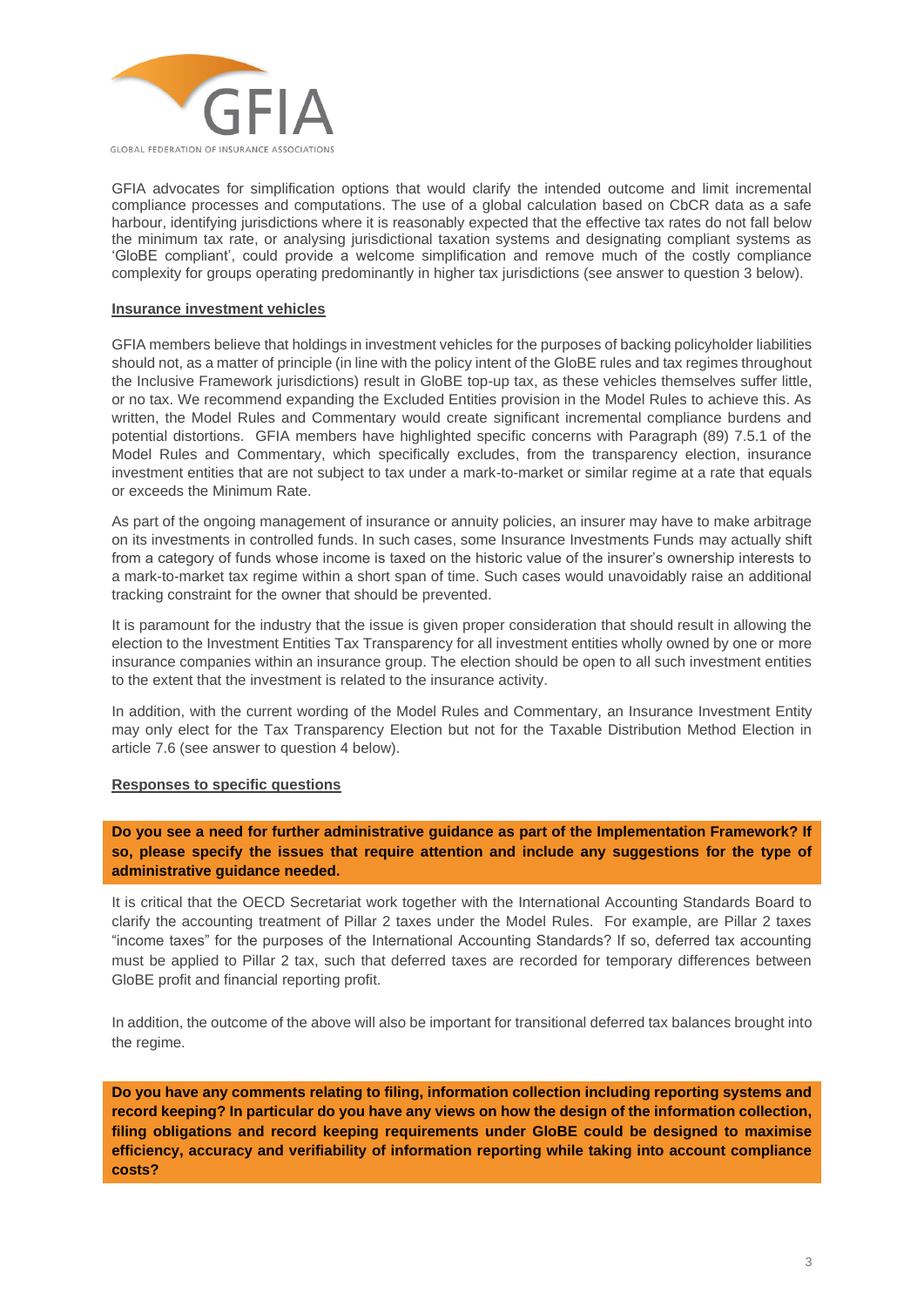

The introduction of the GloBE rules in a jurisdiction should be made through a co-ordinated process focused on the practical implementation of the minimum taxation rules. To maximise efficiency, accuracy and verifiability of information reporting while taking into account compliance costs, and also to ensure data protection and confidentiality of sensitive information, there should be a single filing process whereby MNE Groups would file a single minimum tax return with the tax administration of the jurisdiction of the Ultimate Parent Entity (UPE) or designated filing entity. This would be shared with the jurisdictions of the Constituent Entities through current exchange of information network, subject to confidentiality and data protection.

To keep an overview of the compliance requirements, it would be helpful to have a central information platform similar to the one provided by the OECD for Country-by Country Reporting. The platform could contain information on the implementation process in the various jurisdictions, local compliance requirements and links to further local information.

We would also suggest that a uniform global reporting standard to ensure centralized data format for data submission should be established. The XML standard used for the Country-by Country Reporting could serve as an example.

Additionally, the Qualified Domestic Minimum Top-up Tax should be able to be applied based on the accounting standards used in the Consolidated Financial Statements. The Model Rules permit for a Qualified Domestic Minimum Top-up Tax to be based on different applicable accounting standards than are generally applicable under the GloBE rules. For simplification purposes, an election should be allowed to use either local accounting standards or the accounting standards used in the Consolidated Financial Statements in calculating the Qualified Domestic Minimum Top-up Tax.

Additional rules clarifying the application of the Qualified Domestic Minimum Top-up Tax should also be provided, including rules that would prevent the application of an IIR or UTPR to income in a jurisdiction which has adopted a Qualified Domestic Minimum Top-up Tax (which application would result in double taxation under the GloBE rules).

**Do you have any suggestions on measures to reduce compliance costs for MNEs including through simplifications and the use of safe harbours?** 

GFIA advocates for simplification options that would clarify the intended outcome and limit compliance and additional computations. The use of a global calculation as a safe harbour, identifying jurisdictions where it is reasonably expected that the effective tax rates do not fall below the minimum tax rate or analysing jurisdictional taxation systems and allocating compliant systems a 'GloBE compliant status', could provide a welcome simplification and remove the costly compliance complexity for groups operating predominantly in higher tax jurisdictions.

In jurisdictions where premium taxes are assessed on insurance companies they are generally imposed as a substitute for income taxes [Article 4.2.1, paragraph 32]. The fact that they are not imposed on net income should not disqualify them as covered taxes under [Article 4.2.1, paragraphs 31 & 32]. Frequently, the reason why some states or provinces impose such taxes on gross premiums of insurance companies is to assure a predictable source of annual revenue collections for their jurisdictions. There are some taxes so imposed which may not conclusively fall within the definition of taxes paid in lieu of an income tax, and some which are of a hybrid nature that may qualify as covered taxes under paragraph 34 of article 4.2.1. We also request that a premium tax that may be reduced, in whole or in part, by an income tax be treated as a covered tax levied "as a substitute for a generally applicable income tax" (article 4.1.2 Paragraph 32).

As per the Model Rules, the Group definition, includes in the adjusted consolidation scope, entities that are not usually included in the consolidated financial statements of the Ultimate Parent Entity, based on size, or because they are held for sale. Such a requirement increases the administrative burden related to the collection of data needed and such entities are unlikely to impact on the computation of the jurisdictional ETR. As such entities are not included in the consolidation scope for the purposes of issuing financial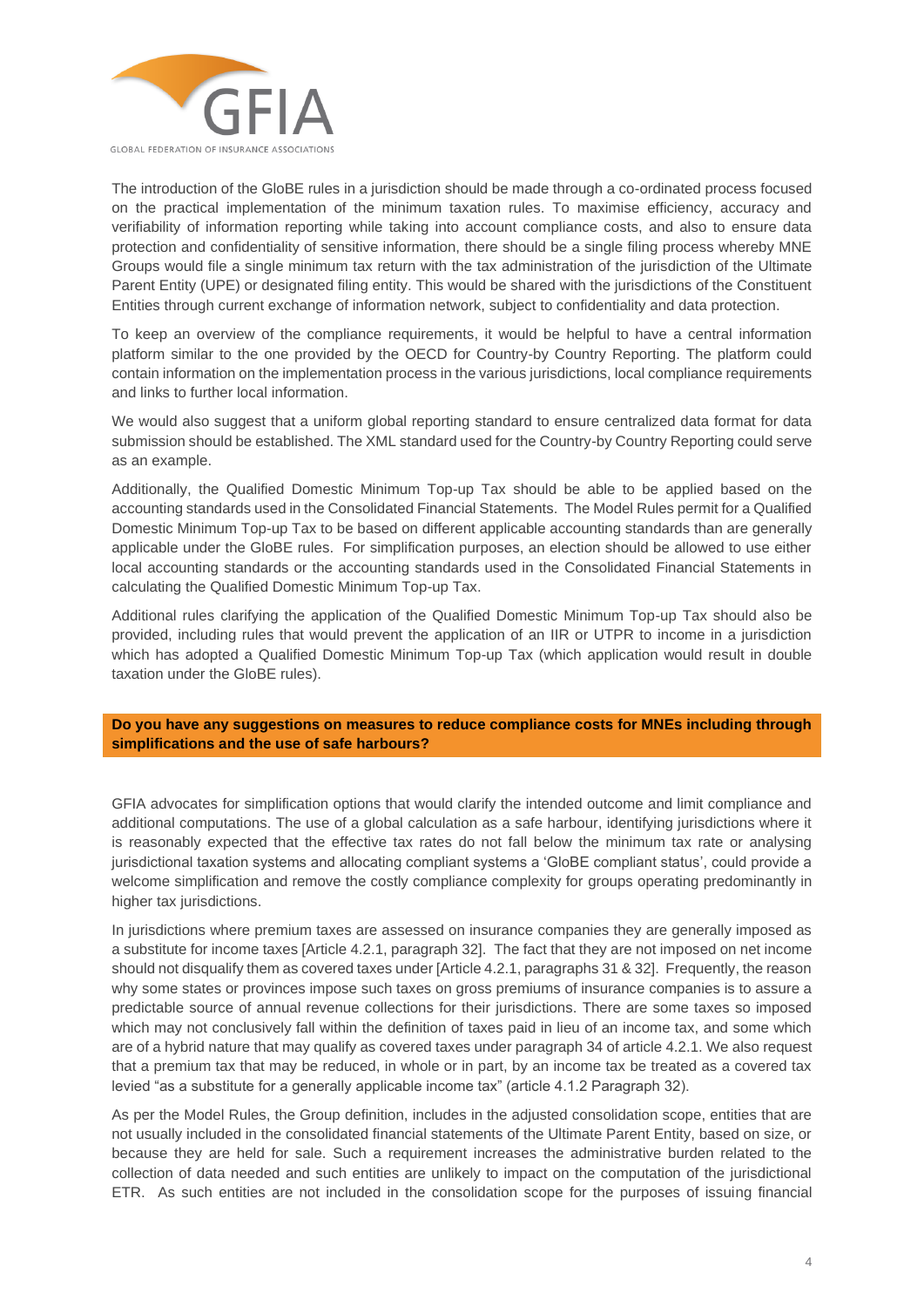

statements, because their data is not connected to the reporting infrastructure and the accounts may be kept under a different accounting standard. There would therefore be a need for an intermediate step to convert the records of such entities to the financial standard of the Ultimate Parent Entity. Within insurance groups, such entities may often turn out to be Insurance Investment Entities or Investment Funds as defined in the Model rules. Moreover, as IFRS 9 rules come into force, the thresholds for assessing ownership and control criteria will increase the number of immaterial entities within the adjusted consolidation scope. In this respect, we suggest excluding immaterial entities from the scope of Pillar 2, thus reducing the compliance burden related to the implementation of the global minimum tax rules.

The formulaic carve-out set in the GloBE rules has the effect of allowing routine returns to be excluded for both labour-intensive and fixed/tangible asset-intensive businesses. Financial services companies – particularly insurance companies – operate around the globe under the careful oversight of regulators, which require specific and quantifiable amounts of capital be held in specific entities to ensure the protection of policyholders. The allocation of capital follows risk and, regulators require specific amounts of capital in specific entities to support that level of risk. In short, there are objective measures of how much capital is required to be in a jurisdiction. GFIA supports an economic substance exemption for financial services companies that reflects the realities of their business model – and therefore is based on regulatory capital.

As provided above, the carve-out in the GloBE Model rules is only appropriate for labour-intensive and tangible asset-intensive businesses, and therefore provides little benefit to capital intensive industries such as (re)insurance.

### **Do you have any views on mechanisms to maximise rule coordination, increase tax certainty and avoid the risk of double taxation?**

The responsibility of verifying the IIR liability should lie with the tax administration of the jurisdiction of the UPE or designated filing entity. That jurisdiction will be the best placed to audit an MNE Group as it will have easier access to the data, it will generally have a good knowledge of the group structure and tax situation, and it may apply sanctions in case of non-compliance.It should be made clear that any requests from jurisdictions of Constituent Entities of the MNE Group should be sent directly to the tax administration of the jurisdiction of the UPE, and issues should be resolved at tax administrations' level.

GFIA members understand that in the OECD GloBE Model rules, the comments relating to the insurance industry apply equally to reinsurers. Reinsurers contract with primary insurers to reimburse any future claim arising against the payment of a premium today, so their business relationship is tied to the occurrence of an insured event. As reinsurers are supervised by the same regulatory bodies and bound by similar accounting principles as insurers, their reserves should benefit from the recapture exception accrual provided for under Article 4.4.5 of the Model Rules for insurance reserves. It is important that this clarification be formally noted.

As noted above, the rule as set out in Article 7.5 of the OECD GloBE Model Rules, is not consistent with tax regimes applicable in many Inclusive Framework jurisdictions. The taxable distribution method election in Article 7.6. does not serve as a workable alternative in many cases. This is partly due to its narrow scope which excludes insurance investment entities. Also, the requirements are very restrictive. Amongst others, the requirement whereby the funds (deemed) distributions must be subject to a minimum tax rate of 15 % leads to conflicts with domestic tax laws and renders the election largely unusable in many jurisdictions.

It is important for the industry that this issue is given proper consideration so that the elections have greater accessibility. To this end, we request that the Implementation Framework widens the scope of the Investment Entity Tax Transparency Election under Art. 7.5. and the Taxable Distribution Method Election under Art. 7.6. In addition, insurance investment entities should be included in the scope of the Taxable Distribution Method Election.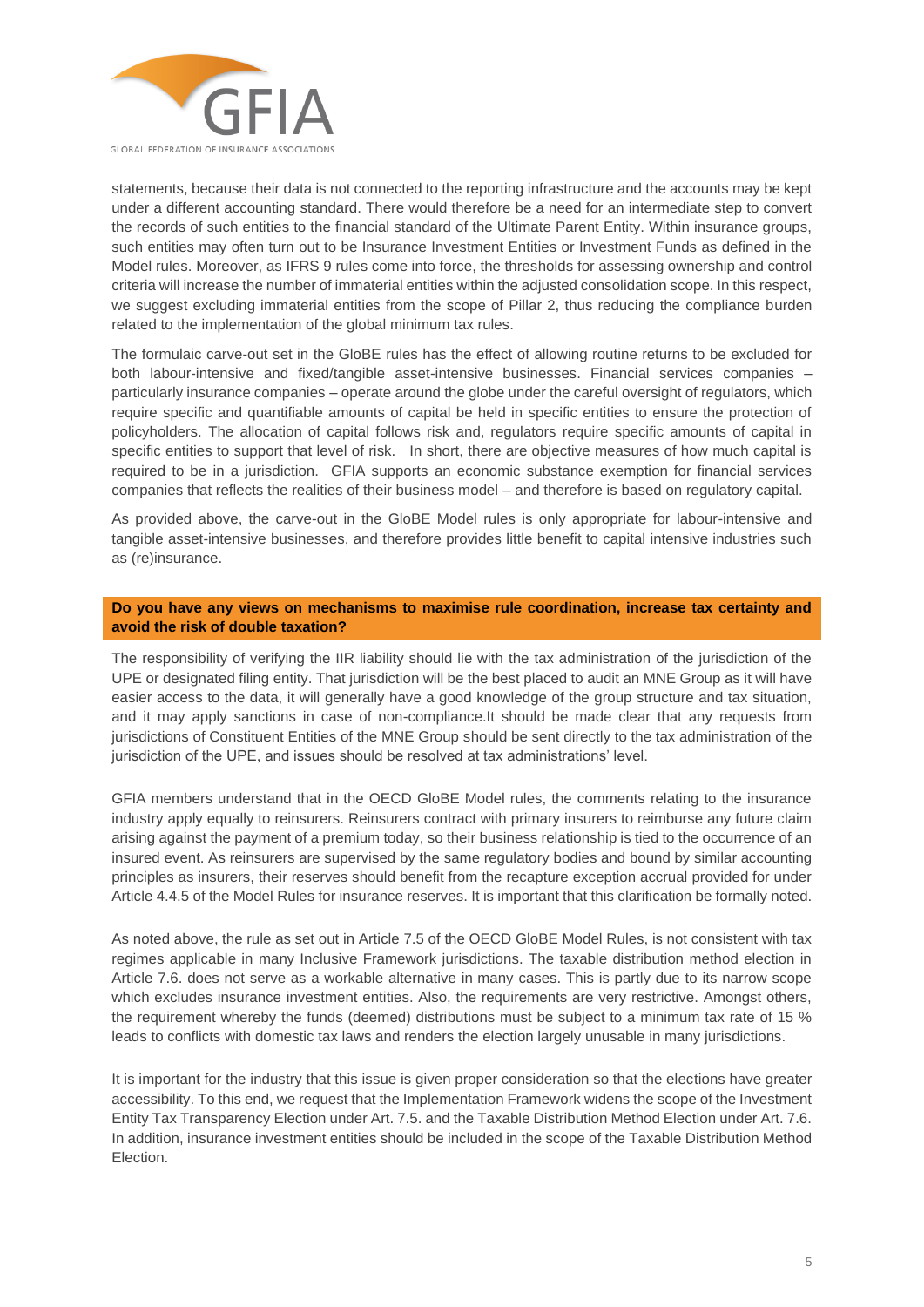

Furthermore, clarification is needed with regard to the definitions of an Investment Entity and Insurance Investment Entity in Art. 10.1.1 of the model rules:

- 1. Investment Fund definition in Art. 10.1.1 (f) (+ Commentary in par. 44.): The requirement "entity or its management is subject to a regulatory regime in the jurisdiction in which it is established or managed (including appropriate anti-money laundering and investor protection regulation) "seems vague. It poses the question of what constitutes a 'regulatory regime' beyond the expressly mentioned anti-money laundering and investor protection regulation. Therefore, further guidance is needed to clarify the 'regulatory regime' requirement including examples for regulation which does not count as a 'regulatory regime'.
- 2. Investment Fund definition in Art. 10.1.1 (g) (+ Commentary in par. 45.a): According to the definition the fund must be "managed by investment fund management professionals". The commentary mentions as an indicative factor for this requirement: "The fund managers operate independently of the investors and are not directly employed by the investors". Sometimes, fund managers are employed by a related group company of the investor(s). It should be clarified if in this situation the fund manager can be viewed as independent in terms of the indicator.
- 3. Investment Fund definition in Art. 10.1.1 (g) (+ Commentary in par. 45.b): Another indicator for the fact that the investment fund is managed by investment management professionals is where "the fund managers are subject to national regulation regarding knowledge and competence". The indicator poses the question as to what kind of "regulation" is required. Do the fund managers have to hold a particular professional certificate, or must they be overseen by an association or any other (professional) body?
- 4. Insurance Investment Entity definition in Art. 10.1.1 of the model rules: The requirement "established under an insurance / annuity contract" seems vague. Therefore, the meaning of "established in relation" should be clarified. Secondly, it should be clarified whether the definition encompasses all types of insurance (life/health, property/casualty and reinsurance). This would open the elections to all of investment entities to the extent that the investment is related to the insurance activity.
- 5. Insurance Investment Entity definition in Art. 10.1.1 (+ Commentary in par 90 for Art. 7.5.1): The definition requires that the direct owner of the fund is "regulated as an insurance entity". However, sometimes a fund is held by one or more regulated insurance entities of one MNE group through an interposed company which itself is not regulated as an insurance company. There appears no conclusive reason why an indirect holding by one or more related insurance entities should be excluded from the definition

### **Clarification, in our view is also required for the following:**

- Article 3.2.4 Model Rules Qualified refundable tax credit: The provision of an (exemplary) list of the qualified refundable tax credits on a worldwide basis is essential.
- Article 4.2.1 Model Rules Covered taxes: As it is impossible to assess the clear nature of a tax, it is necessary to provide a per country list of taxes in the meaning of Art. 4.2.1.
- Article 3.2.5/4.4.5 Model Rules: Computing deferred taxes or to make use of the realization principal election in case of fair value accounting requires historical data such as the purchase price. To alleviate from the burden of having to track data far into the past, a fix starting date for those data should be established.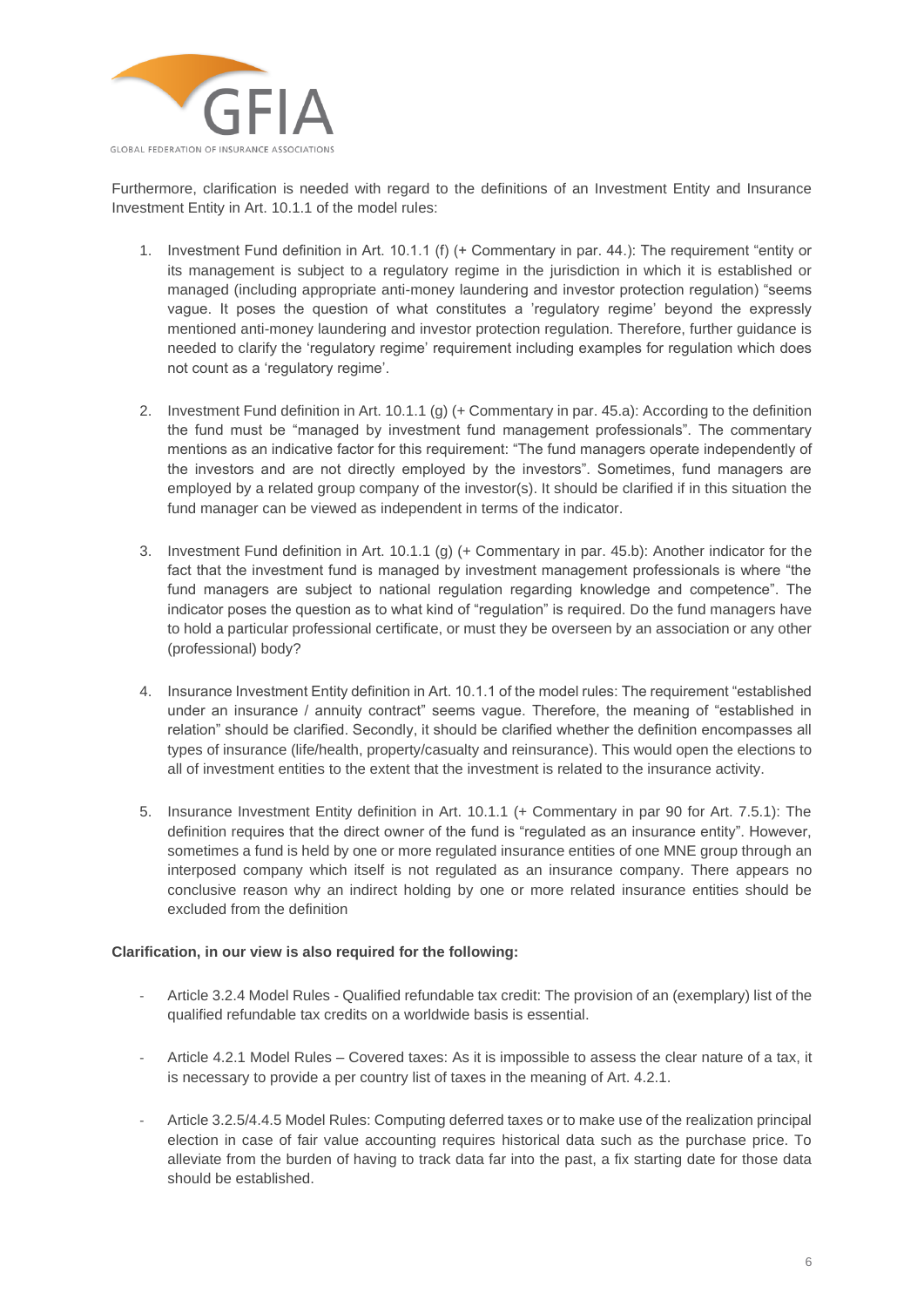

- Article 4.4.4 Model Rules Recapture Rule: The recapture rule states that a recalculation of the topup tax for year 0 is required insofar as no reversal of the deferred tax liabilities takes place within five subsequent fiscal years after the amount was claimed. In order to keep the administrative effort manageable, certain simplification should be accepted such as estimates or appropriate assumptions, e.g., regarding the time after which the temporary difference for a balance sheet item typically reverses.
- Article 4.5.5 Model Rules The GloBE Loss Election: The paragraph suggests that the GloBE Loss Election has to be made in the first year a jurisdiction is included in a GloBE return irrespective of GloBE loss. However, it seems more practical that the election is to be made in the first year a GloBE loss occurs. Also, the election is unavailable if a jurisdiction decreases its tax rate resulting in ETR's below 15 % after the first year the jurisdiction was included in a GloBE return. We believe, in such case, the election should be available given the rationale expressed in par. 113 of chapter 4 of the commentary.
- Art. 4.6.1 Model Rules- post filing adjustments: Increases to Covered Taxes due to post filing adjustments are taken into account in the current fiscal year. On the contrary, material decreases are taken into account in the previous fiscal year to which the tax adjustment relates, triggering a recalculation of ETR and Top-up tax. In order to avoid high administrative effort resulting from having to monitor post filing adjustments and make the required recalculations simplification is needed.
- Art. 3.2.3 Model Rules Arm's length principle: It is unclear how the paragraph is supposed to interact with the paragraph on post filing adjustments in 4.6.1. A transfer pricing adjustment as a result of a tax audit for a previous year could result in a higher income for GloBE and tax purposes as well as an increase of the tax liability. The increase in GloBE income according to the Model Rules is supposed to affect the previous year but the increase in tax would affect the amount covered taxes for the current year. The result would be a timing mismatch and possibly Top-up tax. More clarification is also needed for the following scenarios:
	- 1. Transfer pricing adjustments and resulting post filing adjustments for a year occur in a succession – first after a tax audit and later as a result of Mutual Agreement Procedures.
	- 2. Tax authority adjusts the transfer price unilaterally without a corresponding adjustment of the transfer price of the counterparty in a different jurisdiction.
- Par. 4.4.5. Recapture Exception Accrual: Subject to the reservation stated above, the Model Rules provide for a recapture exception accrual that includes insurance reserves, in order to take into account the length of business cycles in the insurance industry.

The amount of insurance reserves required for future claims are defined by insurance requiatory bodies, under applicable prudential rules. The principle is rather consistent across various jurisdictions worldwide, but accounting and tax regulations may differ locally. Given the range of insurance classes available, some local accounting rules may provide for specific insurance reserves items, or specific splits of insurance reserves items depending on local markets' issues.

Thus, global insurance groups should not have to select locally among insurance reserves which items or related items may be eligible.

In this respect, the scope of insurance reserves that allow for a recapture exception accrual under minimum tax rules as regards deferred tax liabilities should be defined as broadly as possible. The scope should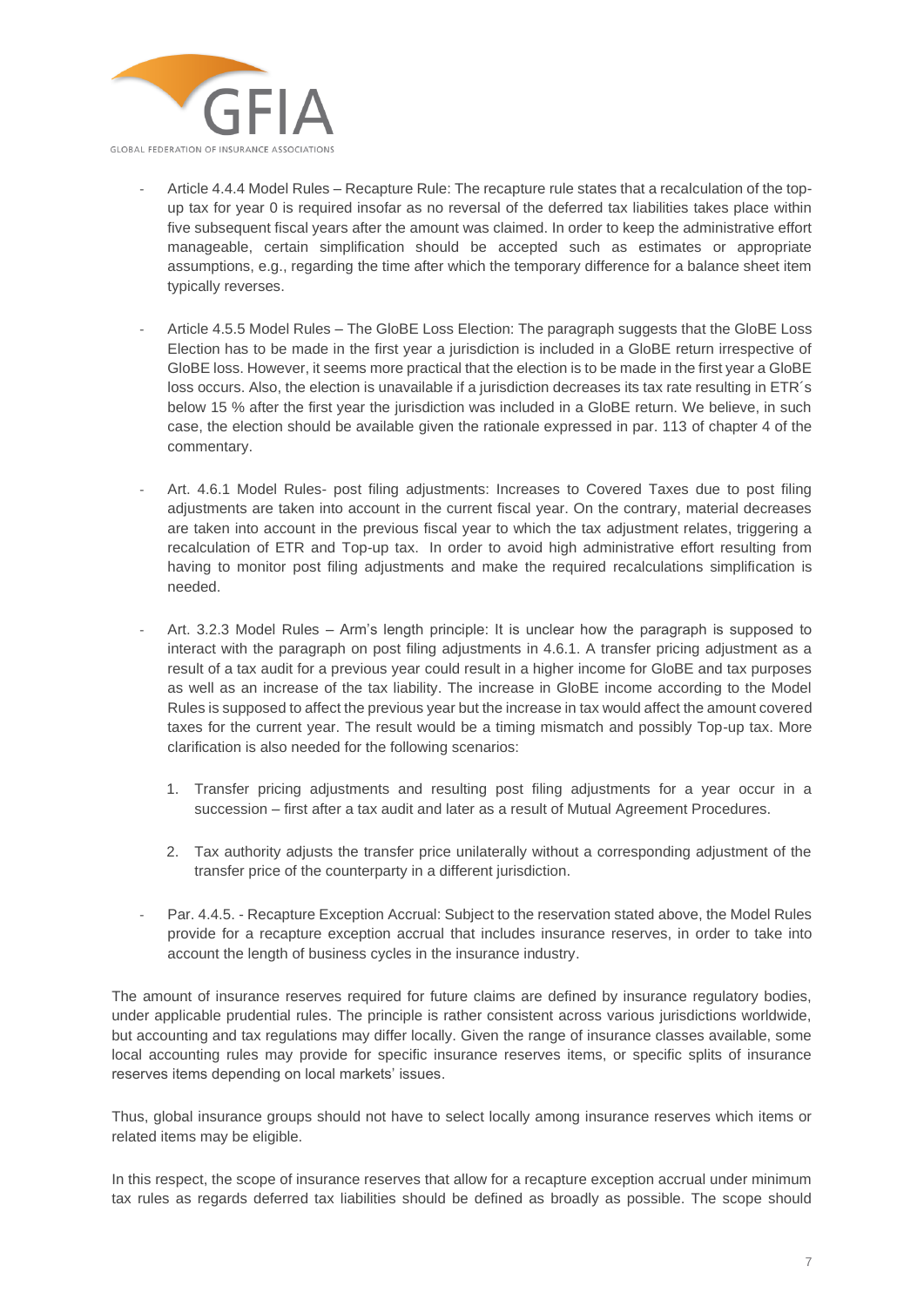

therefore include all insurance reserves or related items allowed by accounting and consolidation rules, to the extent that they are linked to the insurance business, irrespective of what is eligible to a tax deduction. This should include amounts which are required by regulators to be set aside or accrued to satisfy future liabilities pursuant to the insurance policy which may not be reported on the reserve line for accounting or tax purposes, (for example, certain insurance products may be classified for local accounting purposes as investment products with liabilities to policy holders not reported as insurance reserves).

### **Further comments**

The "election to use realisation method in lieu of fair value accounting" should be clarified to address common fact patterns where certain assets and corresponding liabilities are both marked-to-market. As drafted, the election is only available in respect of all constituent entities in a particular jurisdiction and applies to all assets and liabilities. An election this broad will not be workable in many instances, as entities have different classes of assets, some of which are taxed on a mark-to-market basis, and some that are taxed on a realisation. Accordingly, the election should be allowed for specified assets (rather than all assets), which would allow taxpayers to exclude from the realisation basis election those assets that are marked-to-market to match policyholder liabilities that have a corresponding mark-to-market. Without this adjustment to the election, the election will have distortive effects on the GloBE calculations of insurers with participating or unit-linked policies, resulting in additional administrative complexity and cost burdens to manage this distortion.

The rules applicable to align GloBE treatment of accrued pension expense to local tax treatment should be extended to pension income as well. As the Model Rules and Commentary recognise, one of the adjustments from Financial Accounting Net Income or Loss to GloBE Income is to adjust pension expense for the difference between (a) the amount of pension contributions during the year and (b) the amount accrued as an expense in the computation of Financial Accounting Net Income or Loss during the Fiscal Year. The principle behind this rule is that it better aligns the timing of the expense from a GloBE Rules perspective with the effect on local tax liability attributable to the contribution. Similarly, if there is Financial Accounting Net Income in respect of returns in a pension plan in excess of the additional pension accruals in a given year, that excess should likewise be excluded from GloBE income in order to align the local tax and GloBE treatment of the pension income.

The holding period for "Excluded Dividends" should be measured more equitably. The Model Rules require ownership for at least one year on the date of the dividend in order for the exclusion to apply. The policy reasons to differentiate between dividends paid on short-term shareholdings and non-short-term shareholdings apply equally to exclude a dividend paid shortly after buying a shareholding that is then held for at least year, and the filing deadlines for a GloBE return (15 months after the close of a tax year) make this expanded definition administratively practicable as well.

An exclusion for interest which is exempt from tax under local rules (such as government debt) should be included in the Model Rules. The Model Rules currently do not include an exclusion for tax-exempt interest, which, similar to dividends, are subject to exemption or tax relief in a significant number of Inclusive Framework jurisdictions. The lack of an exclusion means such tax-exempt interest may result in a GloBE tax liability, which undercuts the incentive to invest in government debt provided by Inclusive Framework jurisdictions and penalizes insurance and other companies that invest in such debt. Accordingly, an exclusion from GloBE income (at least to the extent such interest is not subject to tax locally) would be necessary and appropriate.